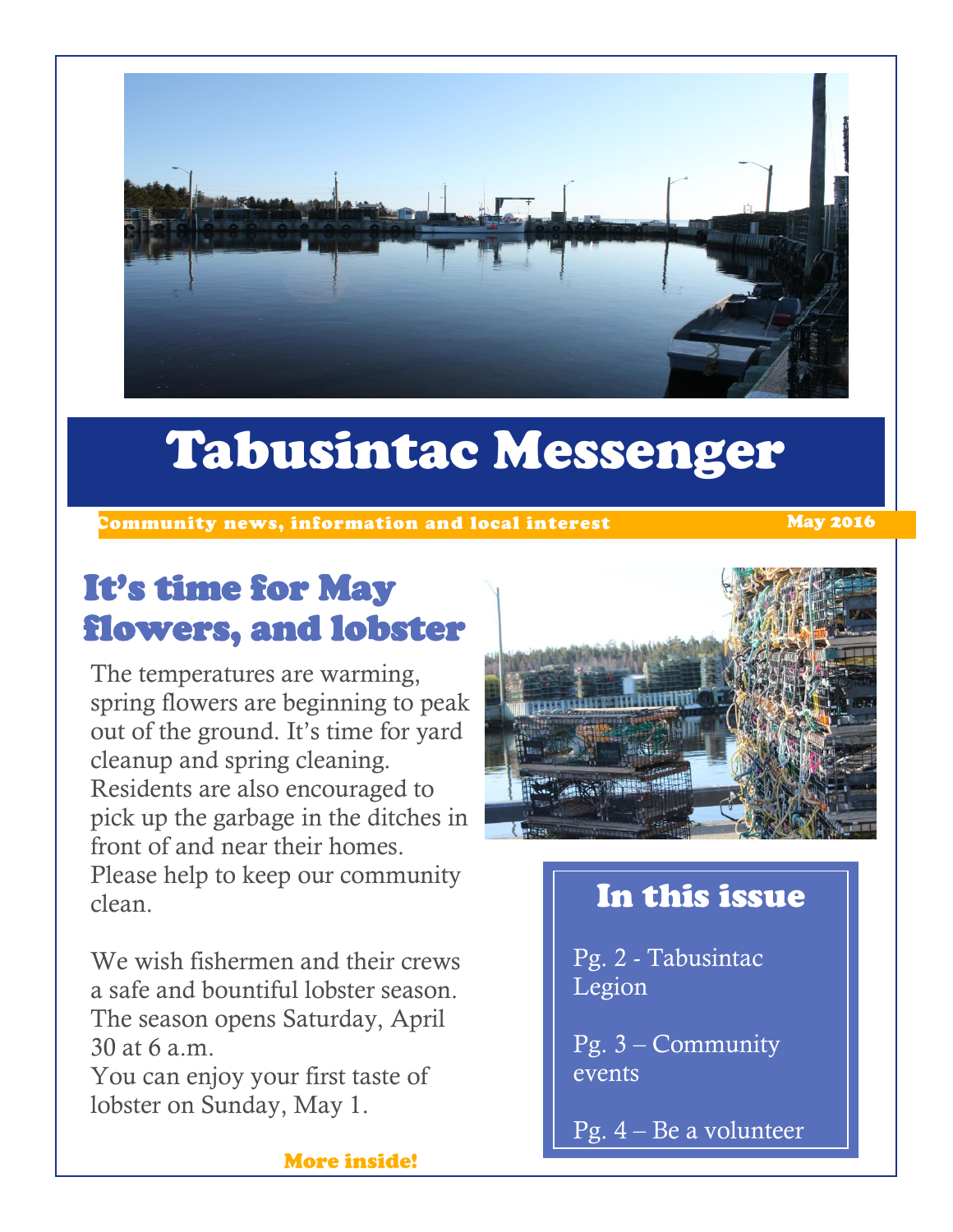Tabusintac Royal Canadian Legion, Branch 47

Anyone wishing to rent the legion may do so by contacting Wilma Murray at 779-8124.

Breakfast Saturday, May 7 8 – 10:30 a.m.

The legion has a hospital bed, chair, and walker available to borrow if need be. Please contact one of the executive members. Support your legion and thank a veteran today.

Activities: Darts and Crib-Contact legion for schedule 779-4438

Wings and Nachos-Every Friday from 7 to 9 p.m.





2<sup>ND</sup> LAST Tuesday of every month at Tabusintac Legion

2 to 4 p.m.

First hour is education followed by healthy snack, games and etc.

When a special occasion is occurring or planned seniors will be notified.

When in doubt please contact Wilma Murray at 779-8124 or Rachel at 779-8143.



## **Pet Sitting**

*Need someone to take care of your pets while you are away? For more information, contact Patty Lanteigne at 1 (506) 779-9253.*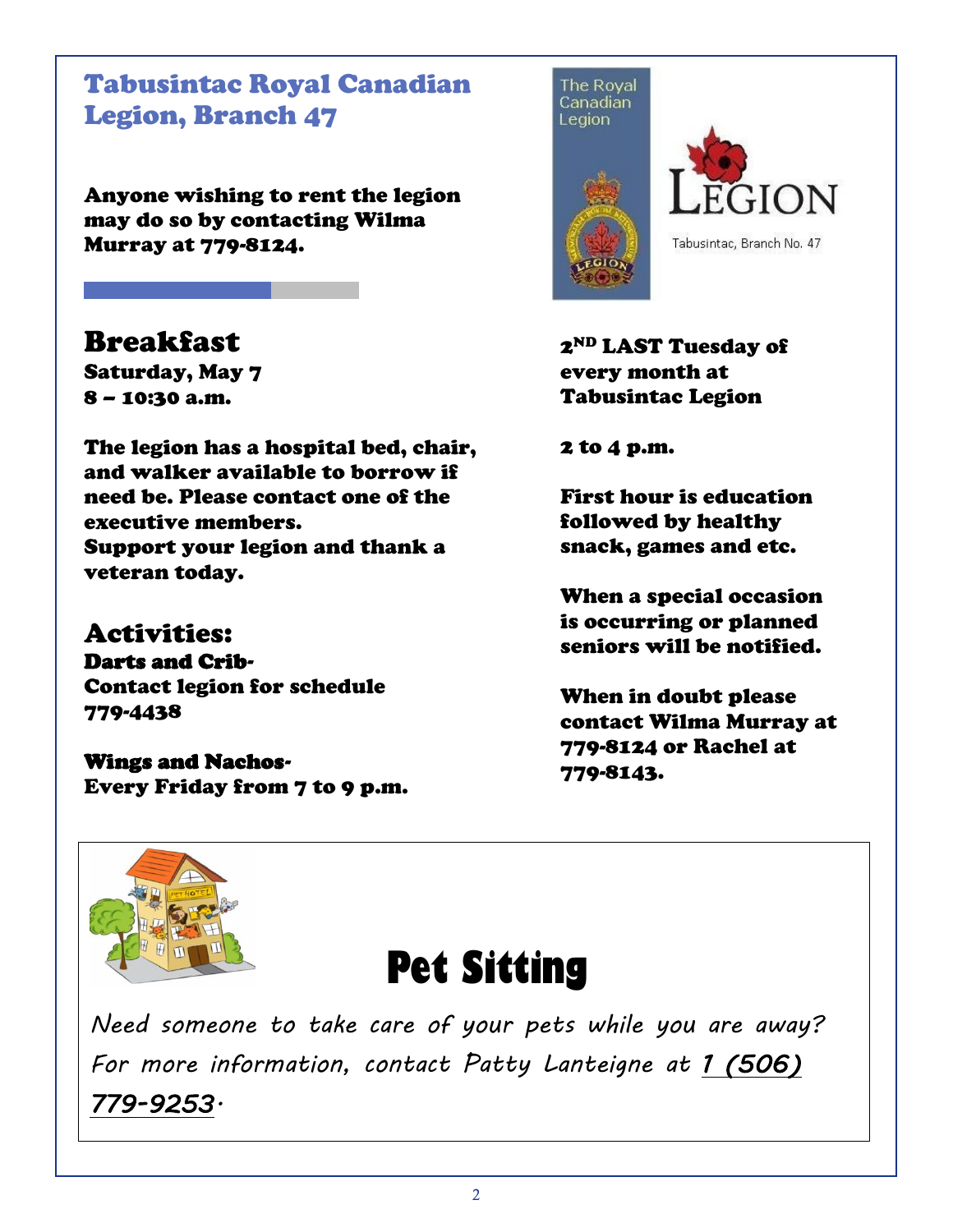

### Tabusintac Community School Presents moolking on sunshine

Wednesday, May 2th @ e:30pm Admission \$5.00/adult or \$10.00/family Doors open at e:oopm for Viewing of Silent Auction

Come out and enjoy a night of song and dance put on by the students of Tabusntac School. There will be a silent Auction of student Photography and a canteen at intermission.





### Ham & Scallop Supper

Hosted by St. Andrew's United Church

Friday April  $29<sup>th</sup>$ , 4 – 6 p.m. Adults \$10, children 12 & under \$5 Take-outs available by calling 779-4461 after 4 p.m.

Everyone welcome.

#### Spaghetti Supper

Neguac Royal Canadian Legion Sunday, May 15 at 4 p.m. Adults \$8, children \$6 All profits go to the 877 Air Cadets Squadron

#### Tabusintac Community Center Activities

Monday morning, every second Monday evening - Common Thread Quilters meet to quilt, show their new projects.

Monday and Wednesday  $6-7$  p.m. – Walking 7-8 p.m. – Bootcamp Free and open to everyone.

Tuesday & Thursday 7 p.m. – Pickle Ball